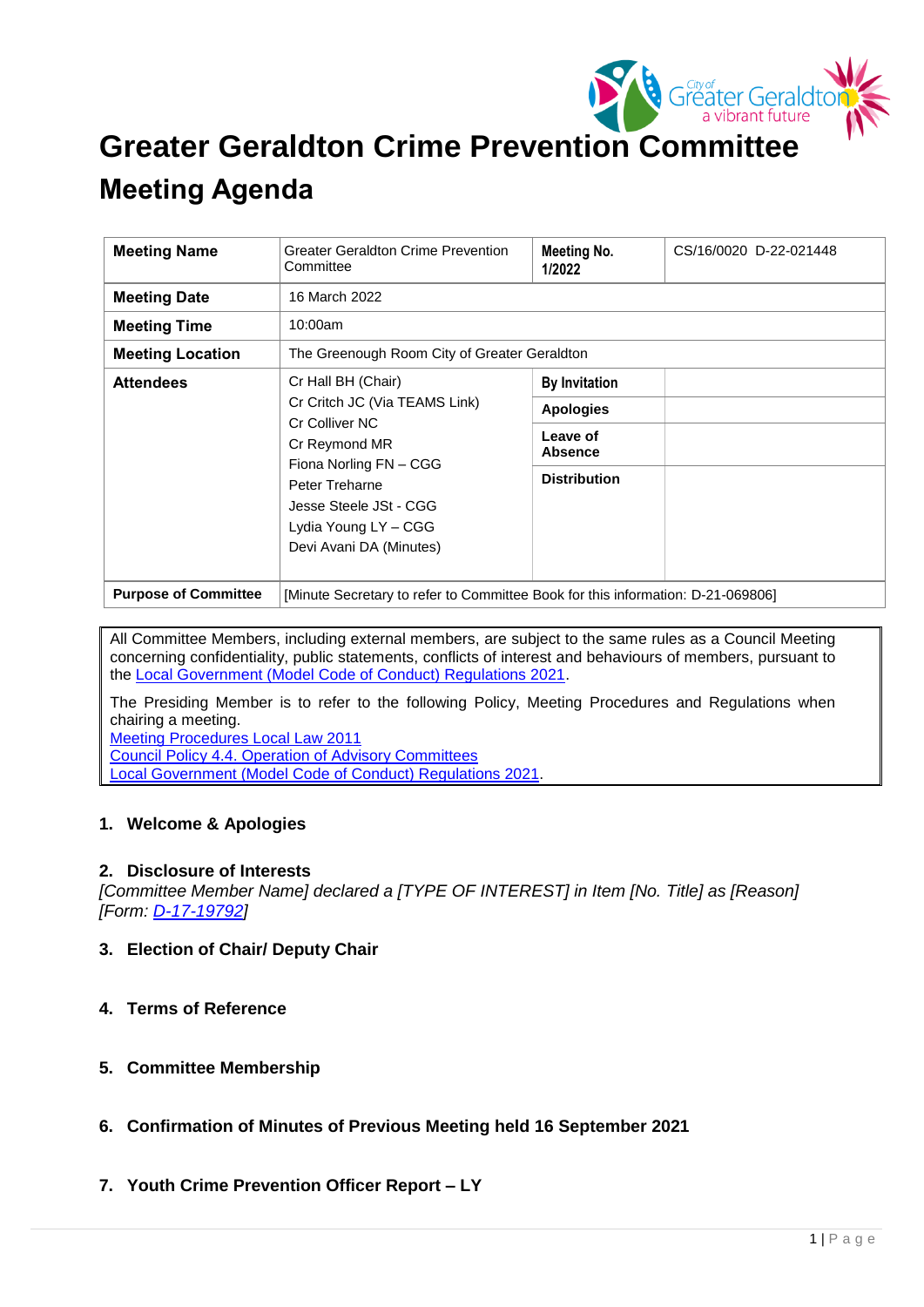## **8. Community Safety and Crime Prevention Plan [LINK](https://www.cgg.wa.gov.au/documents/761/community-safety-and-crime-prevention-plan)**

#### **9. General Business**

#### **10. Date of next meeting**

The quarterly suggested dates schedule of meetings for 2022 follows:

Wednesday, 16 March; Wednesday, 15 June; Wednesday, 21 September; Wednesday, 14 December

### **11. Close**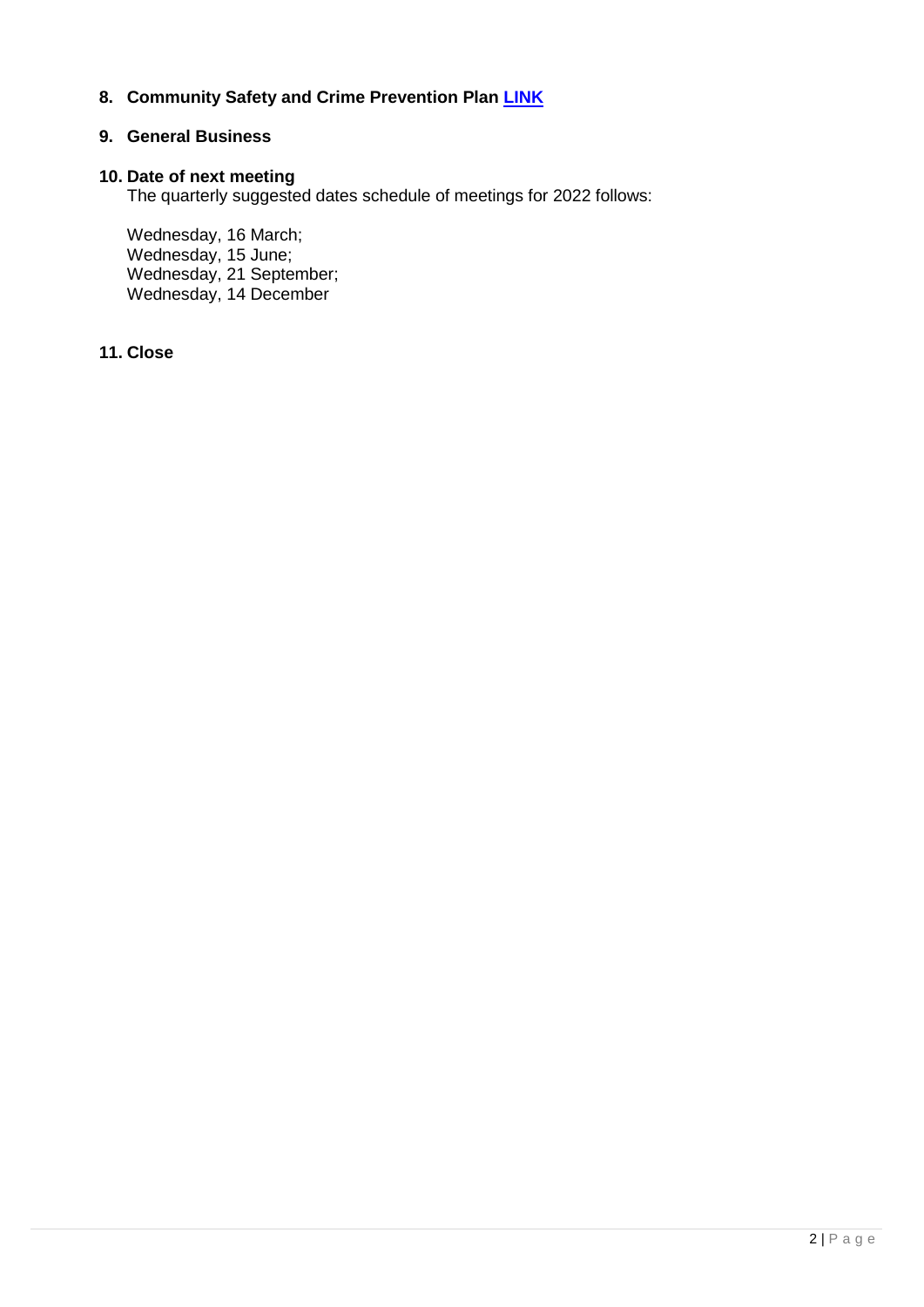## *4.5 Greater Geraldton Crime Prevention Committee*

Click here to return to the Quick Reference by Committee

#### **Purpose:**

The Community Safety and Crime Prevention Plan was Adopted by Council 24 July 2018 (DCS376). The City will host the Greater Geraldton Crime Prevention Committee, which is the overarching committee for Crime Prevention in the City.

Committee Members:

#### **Members three and one Proxy**

Cr Robert (Bob) Hall Cr Jennifer Critch Cr Natasha Colliver Cr Michael Reymond [Proxy]

*Appointments of Chair / Deputy Chair:* 

| <b>External Members</b>     |                                                       |  |  |  |
|-----------------------------|-------------------------------------------------------|--|--|--|
| Nominee from                | <b>MEEDAC</b>                                         |  |  |  |
| Nominees from               | WA Police – OIC Geraldton / OIC Mullewa / OIC Midwest |  |  |  |
|                             | Gascoyne Youth Engagement Team                        |  |  |  |
| <b>Member for Geraldton</b> |                                                       |  |  |  |
| Nominee from                | <b>Geraldton Community</b>                            |  |  |  |
| Nominee from                | <b>Mullewa Community</b>                              |  |  |  |
| Nominee from                | Midwest Chamber of Commerce and Industry              |  |  |  |
| Nominee from                | <b>Geraldton Streetwork Aboriginal Corporation</b>    |  |  |  |
| Nominee from                | <b>Adult Community Corrections</b>                    |  |  |  |
| Nominee from                | Mental Health and Community Alcohol and Drug Service  |  |  |  |
| Nominee from                | <b>Hope Community Services</b>                        |  |  |  |
| Nominee from                | <b>Desert Blue Connect</b>                            |  |  |  |
| Nominee from                | <b>Police and Community Youth Centre</b>              |  |  |  |
| Nominee from                | <b>Youth Justice Services</b>                         |  |  |  |

City of Greater Geraldton - support staff

Director Development and Community Services or delegate.

| Council Resolution: |                  |
|---------------------|------------------|
| Date:               | 23 November 2021 |
| Item Number:        | CEO0085          |

## Term of Office:

Membership expires 21 October 2023 or as determined by Council